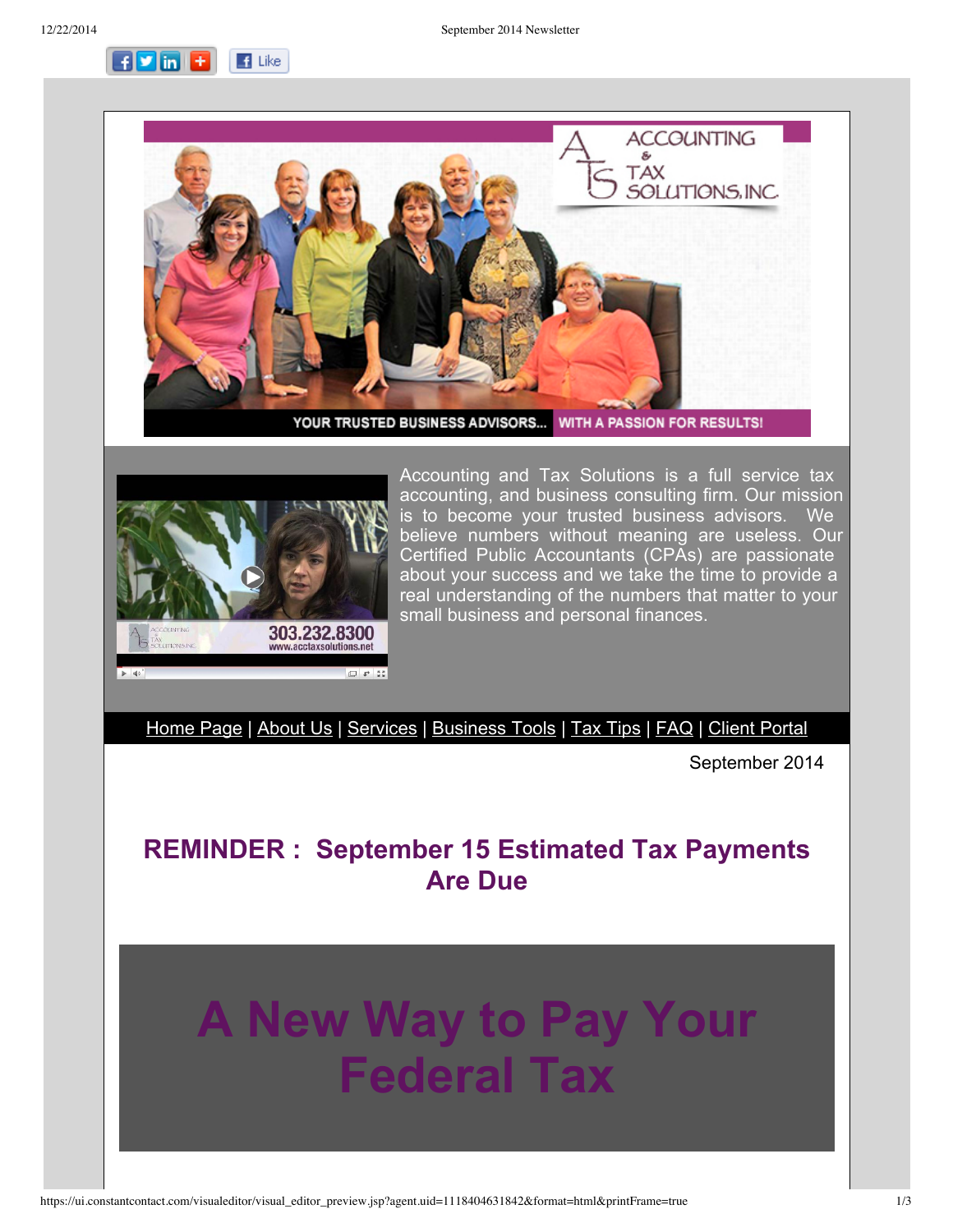## *by Tom Herman Wall Street Journal*

If you still rely on snail mail to pay your federal taxes, think about trying a new approach: paying electronically.

Among the options is a web-based system, launched this year, known as "IRS Direct" Pay." You can use it to zap your individual federal tax bills or estimated tax payments directly from your bank account.

That might not sound so smart to readers fearful of hackers or other cyberspace hazards. However, growing numbers are trying the program. Nearly 800,000 tax payments totaling almost \$1.6 billion have been received from individual taxpayers since Direct Pay made its debut earlier this year, says Eric Smith, an IRS spokesman.

There are major advantages. You get immediate confirmation that your payment has been sent. The system is available 24 hours a day, seven days a week. There are no fees or preregistration requirements. Also, your bank-account information "is not retained in IRS systems after payments are made," the IRS says on its website.

You can use it to schedule payments up to 30 days in advance, Mr. Smith says. Thus, "taxpayers can, if they wish, use Direct Pay to set up their Sept. 15 quarterly payment right now." (Sept. 15 is the next deadline for millions of taxpayers, including me, who make quarterly estimated tax payments.)

For details, look for "Pay Your Tax bill" at the top of the IRS's home page [www.irs.gov/](http://r20.rs6.net/tn.jsp?e=001oLggd6_MDf88GC_yFFeydeHHHCvWA_vh9JeH8IrRTxVwcSWejBH2VV7WyyeP8R5_1OmE8U1E5TwzXthAB72xMDa2E2pMYSYZQHsWJDKs8pM=)

There are other options. Among them is the U.S. Treasury Department's long-running "electronic federal tax payment system," with which individuals and businesses can schedule payments up to a year in advance.

You can also make EFTPS payments by phone, Mr. Smith says. "That option is not available with Direct Pay," he says.

Caution: Don't wait until just before a federal tax deadline to try EFTPS. If you're using it for the first time, enrolling can take a week or so.

## *BE WARY of PHONE CALLS THAT PURPORT TO BE FROM IRS*

The Revenue Service and Treasury inspectors have issued warnings about a nationwide phone scam targeting taxpayers. Callers claim to be IRS employees and alter the caller ID readout to make it look as if IRS really is calling. Victims are being told that they owe taxes and must pay up fast or they will lose their driver's license, be arrested or deported.

IRS never makes unsolicited calls to people to tell them they owe more taxes or are due refunds. It contacts taxpayers first by mail. If you get one of these calls, notify Treasury inspectors at 800-366-4484. Also tell the Federal Trade Commission by filing a consumer complaint at [www.ftc.gov](http://r20.rs6.net/tn.jsp?e=001oLggd6_MDf88GC_yFFeydeHHHCvWA_vh9JeH8IrRTxVwcSWejBH2VV7WyyeP8R5_1OmE8U1E5Tx6tuEZh5lZGZwRJBr8rKde0zh93hzZVAA=) and noting "IRS Telephone Scam."